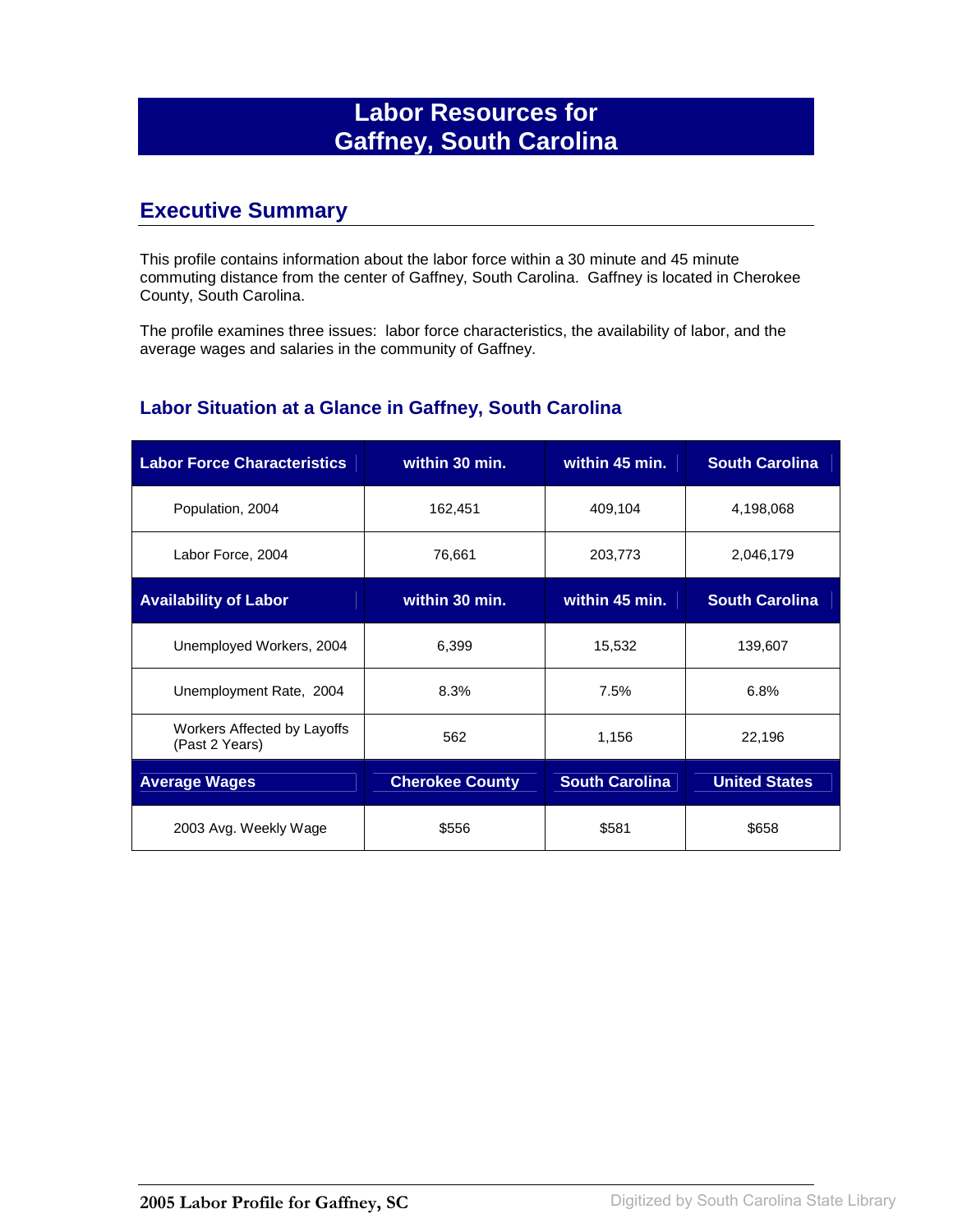# **Labor Force Characteristics for Gaffney, South Carolina**

The composition and size of a community's labor force is linked very closely with demographic and economic conditions and trends in the region. The following labor force profile provides basic information on the population base and labor force characteristics so that the reader can better assess labor force conditions in the community.

| <b>Labor Force</b>             |                              |                                                |                          |  |
|--------------------------------|------------------------------|------------------------------------------------|--------------------------|--|
|                                | 30 min.<br><b>Drive time</b> | 45 min.<br>Drive time                          | <b>South</b><br>Carolina |  |
| Labor Force<br>2004            | 76,661                       | 203,773                                        | 2,046,179                |  |
| Change since<br>2000           | $-5,105$                     | $-2,304$                                       | 49,079                   |  |
|                                |                              | <b>Population</b>                              |                          |  |
| Population 2004                | 162,451                      | 409,104                                        | 4,198,068                |  |
| Change since<br>2000           | 14,682                       | 67,175                                         | 186,056                  |  |
| Projected<br>2010              | 414,479                      | 1,729,410                                      | 4,446,704                |  |
|                                |                              | <b>Gender Distribution</b>                     |                          |  |
| Male                           | 78,618                       | 198,087                                        | 2,040,261                |  |
| Female                         | 83,833                       | 211,017                                        | 2,132,454                |  |
|                                |                              | <b>Age Distribution</b>                        |                          |  |
| Ages 20-34                     | 32,696                       | 82,032                                         | 875,330                  |  |
| Ages 35-49                     | 36,467                       | 92,517                                         | 925,330                  |  |
| Ages 50-64                     | 28,962                       | 72,433                                         | 739,980                  |  |
| 20-54<br>*Prime Working<br>Age | 80,261                       | 202,333                                        | 2,084,880                |  |
|                                |                              | <b>Highest Level of Educational Attainment</b> |                          |  |
|                                |                              |                                                |                          |  |
| <b>High School</b>             | 51,994                       | 124,403                                        | 778,054                  |  |
| Some College                   | 30,673                       | 81,482                                         | 500,194                  |  |
| Associate<br>Degree            | 10,102                       | 27,365                                         | 173,428                  |  |
| <b>Bachelors</b><br>Degree     | 16,002                       | 46,521                                         | 351,526                  |  |

\*Prime working age group: People between the ages of 18-54 are often referred to as the prime working age group. In staffing a new facility, prudent managers often prefer to staff its production work force with workers whose ages form a normal distribution curve. This provides for stability, flexibility and continuity of knowledge.

Source: 2004 Estimates Based on 2000 U.S. Census of Population and Woods and Poole, 2003 Edition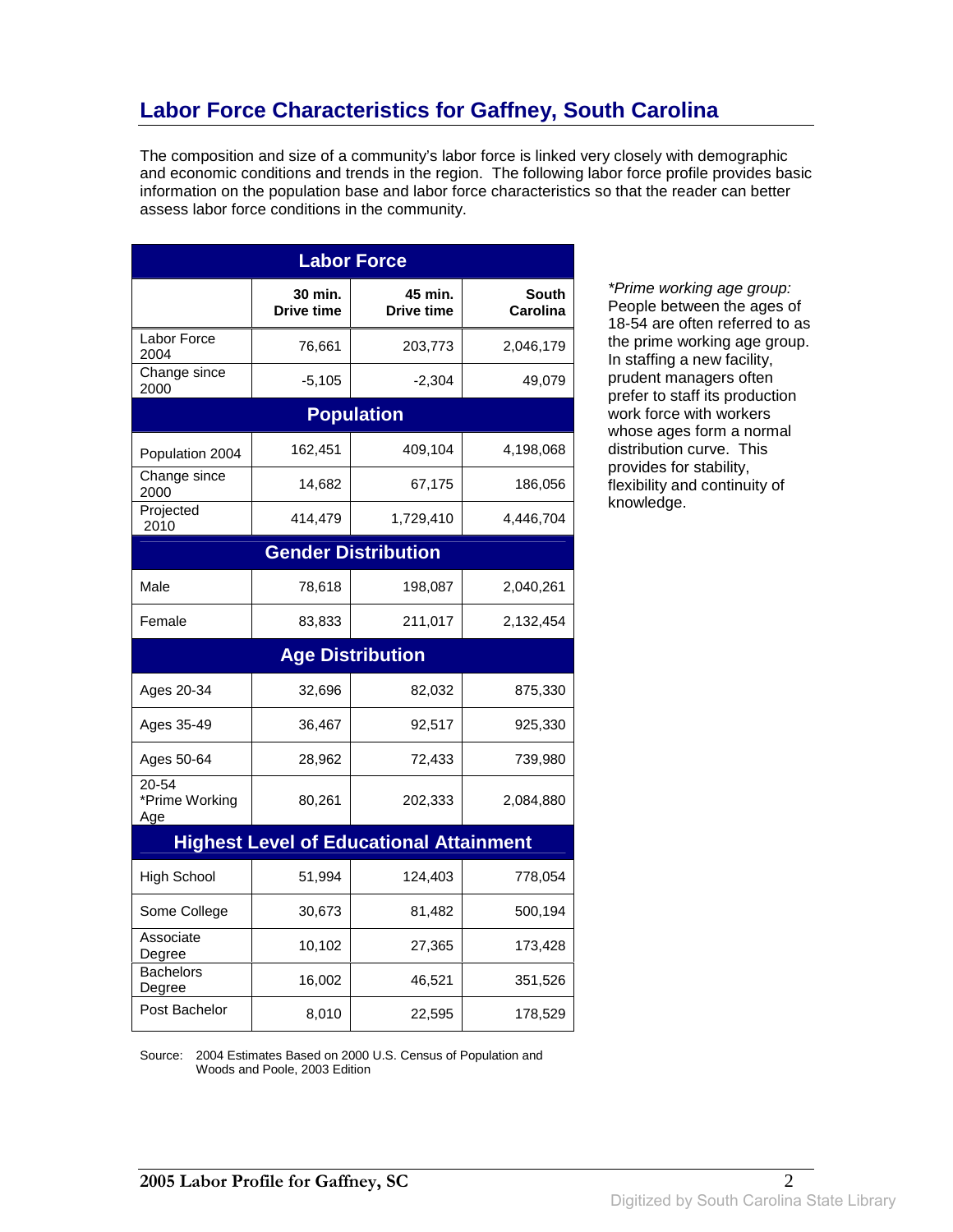# **Employment Characteristics for Gaffney, South Carolina**

| <b>Total Employment</b>                                                     |        |         |           |
|-----------------------------------------------------------------------------|--------|---------|-----------|
| 30 min.<br>South<br>45 min.<br>Drive time<br>Carolina<br>Drive time<br>Year |        |         |           |
| 2004                                                                        | 70.262 | 188,240 | 1,906,571 |

Total Employment data include all full and part-time wage and salaried workers in the area. These people may or may not reside in the area.

| <b>Monthly Employment by Sector</b><br><b>In Cherokee County</b>                  |              |              |                 |  |
|-----------------------------------------------------------------------------------|--------------|--------------|-----------------|--|
| Sector                                                                            | 30 min.      | 45 min.      |                 |  |
| Agriculture, Forestry, Fishing and Hunting                                        | Drive time   | Drive time   | South Carolina  |  |
| <b>Mining</b>                                                                     | 1,045<br>113 | 4,744<br>553 | 12,379<br>1,603 |  |
| <b>Utilities</b>                                                                  | 982          | 4,295        | 11,891          |  |
| <b>Construction</b>                                                               | 10,088       | 42,915       | 111,730         |  |
| <b>Manufacturing</b>                                                              | 29.693       | 114,106      | 275,573         |  |
| Wood product manufacturing                                                        | 640          | 2.920        | 8,371           |  |
| Nonmetallic mineral product manufacturing                                         | 729          | 3,274        | 9,155           |  |
| Primary metal manufacturing                                                       | 445          | 2,144        | 6,317           |  |
| Fabricated metal product manufacturing                                            | 2,288        | 10,515       | 27,357          |  |
| Machinery manufacturing                                                           | 1,522        | 7,827        | 21,278          |  |
| Computer and electronic product<br>manufacturing                                  | 599          | 2,885        | 7,666           |  |
| Electrical equipment and appliance mfg.                                           | 973          | 4,284        | 10,748          |  |
| Transportation equipment manufacturing                                            | 2,181        | 10,805       | 30,932          |  |
| Furniture and related product manufacturing                                       | 745          | 2,643        | 4,225           |  |
| Miscellaneous manufacturing                                                       | 589          | 2,760        | 7,846           |  |
| Food manufacturing                                                                | 1,257        | 6,147        | 17,832          |  |
| Beverage and tobacco product<br>manufacturing                                     | 102          | 490          | 1,445           |  |
| Textile mills                                                                     | 4,523        | 15,737       | 40,207          |  |
| Textile product mills                                                             | 686          | 3,510        | 9,724           |  |
| Apparel manufacturing                                                             | 746          | 2,226        | 5,321           |  |
| Paper manufacturing                                                               | 1,037        | 5,090        | 14,710          |  |
| Printing and related support activities                                           | 634          | 2,709        | 7,327           |  |
| Petroleum and coal products manufacturing                                         | 20           | 98           | 288             |  |
| Chemical manufacturing                                                            | 1,698        | 8,208        | 21,659          |  |
| Plastics and rubber products manufacturing                                        | 1,971        | 9,003        | 23,054          |  |
| <b>Wholesale Trade</b>                                                            | 5,123        | 23,281       | 62,523          |  |
| <b>Retail Trade</b>                                                               | 19,420       | 85,568       | 224,031         |  |
| <b>Transportation and Warehousing</b>                                             | 4,530        | 18,618       | 46,941          |  |
| <b>Education and Health Services</b>                                              | 28,480       | 128,531      | 156,232         |  |
| <b>Leisure and Hospitality</b>                                                    | 16,370       | 72,011       | 192,748         |  |
| <b>Professional and Business Services</b><br>2002 Covered Wages, CC Employment Co | 14,789       | 70,032       | 186,481         |  |

Source: 2003 Covered Wages, SC Employment Securities Commission

**2005 Labor Profile for Gaffney, SC** 3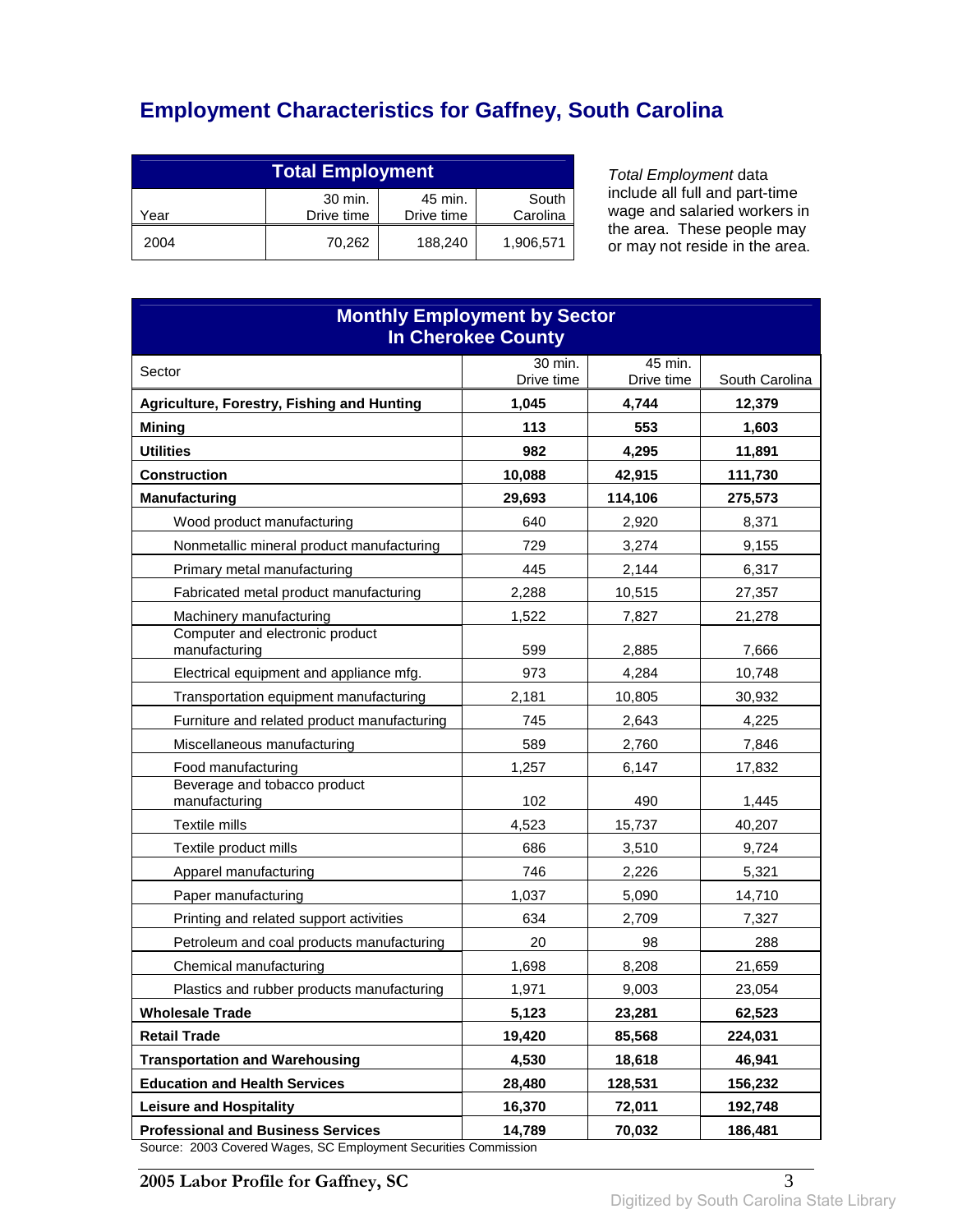| <b>Largest Industries by Total Employment</b><br>In Cherokee County |         |                                |            |           |
|---------------------------------------------------------------------|---------|--------------------------------|------------|-----------|
| Company Name                                                        | City    | <b>Primary Product/Service</b> | Employment | Date Est. |
| <b>NESTLE USA Prepared</b><br><b>Food Div</b>                       | Gaffney | Frozen prepared foods          | 1,512      | 1980      |
| Sanders Bros Inc                                                    | Gaffney | Fabricated metal products      | 1,200      | 1955      |
| The Timken Company                                                  | Gaffney | Tapered roller bearings        | 1,000      | 1970      |
| <b>Freightliner Custom</b><br><b>Chassis Corp</b>                   | Gaffney | Motor home chassis             | 650        | 1989      |
| Overnite Transportation<br>Co                                       | Gaffney | Trucking-motor freight         | 530        |           |
| <b>Hamrick Mills</b>                                                | Gaffney | Print cloth & sheeting         | 444        | 1900      |
| Brown Packing Co Inc                                                | Gaffney | <b>Beef</b>                    | 250        | 1947      |
| <b>Newark Electronics-</b><br><b>Premier Farnell</b>                | Gaffney | Electronic , parts & equipment | 210        | 1989      |
| Springfield LLC                                                     | Gaffney | Broadwoven fabrics             | 200        | 1999      |
| Oxford Industries                                                   | Gaffney | Ladies' sportswear             | 190        |           |
| <b>Alcoa Home Exteriors</b>                                         | Gaffney | Molded plastics                | 175        |           |
| <b>Wellstone Mills-Gaffney</b><br>Div                               | Gaffnev | Yarn                           | 171        | 1989      |
| The Robert Allen Group                                              | Gaffney | Draperies & upholstery         | 156        | 1986      |
| <b>Core Molding</b><br>Technologies                                 | Gaffney | Fiberglass plastic products    | 114        | 1997      |
| <b>Watts Regulator Co</b>                                           | Chesnee | Water heater regulators        | 100        | 1987      |
| Linpac Paper                                                        | Cowpens | Kraft liner                    | 96         | 1992      |
| Carolina Cotton Works Inc Gaffney                                   |         | Fabric dyeing                  | 88         | 1994      |
| <b>Bic Corporation</b>                                              | Gaffnev | Pens                           | 85         | 1992      |
| Fashion Technologies Inc                                            | Gaffney | Textile engraving              | 80         | 1959      |
| <b>Hamrick Industries</b>                                           | Gaffney | Ladies' apparel                | 70         | 1974      |

#### **Employer-Employee Relationship**

Employer-employee relations in South Carolina are very stable and the state consistently ranks as one of the least unionized in the nation. In 2004, only 4.5 percent of the state's workers were members of a labor union. Additionally, the state has consistently had one of the lowest work stoppage rates in the United States. On average, less than .01 percent of working time was lost due to strikes in manufacturing and non-manufacturing industries combined.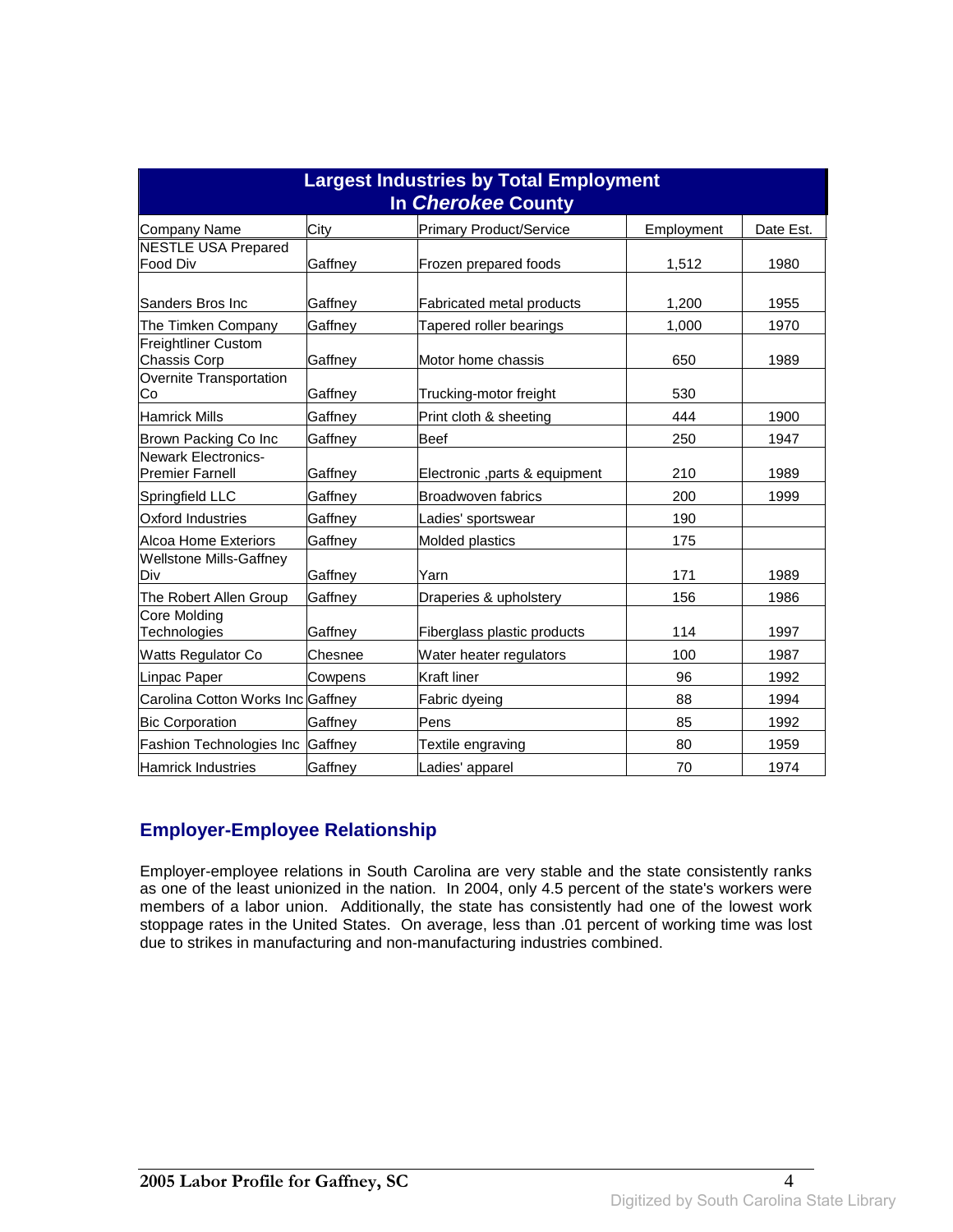### **Labor Force Participation & Unemployment**

| <b>Labor Force Participation &amp; Unemployment</b> |                       |                       |                |  |
|-----------------------------------------------------|-----------------------|-----------------------|----------------|--|
| Year                                                | 30 min.<br>Drive time | 45 min.<br>Drive time | South Carolina |  |
| Labor Force<br>(2004)                               | 76,661                | 203,773               | 2,046,179      |  |
| Labor Force<br>Change from 2000                     | $-5,105$              | $-2.304$              | 49,079         |  |
| Labor Force<br><b>Participation Rate</b>            | 47%                   | 50%                   | 49%            |  |
| Unemploy-<br>ment (2004)                            | 6,399                 | 15,532                | 139.607        |  |
| Unemployment<br>Rate                                | 8.3%                  | 7.5%                  | 6.8%           |  |

The labor force participation rate is the percentage which results from dividing the labor force count by the total population.

Unemployment reflects the total number of persons who do not have a job and are actively seeking employment.

#### **Other Potential Sources of Labor Supply**

| <b>Total Jobs Lost</b><br>Due to Mass Closings and Layoffs<br><b>Past Two Years</b> |                       |                       |                |
|-------------------------------------------------------------------------------------|-----------------------|-----------------------|----------------|
| Sector                                                                              | 30 min.<br>Drive time | 45 min.<br>Drive time | South Carolina |
| Total                                                                               | 562                   | 1,156                 | 22,196         |
| Manufacturing                                                                       | 354                   | 925                   | 19,196         |
| <b>Distribution</b>                                                                 | 208                   | 220                   | 1,213          |
| Service                                                                             |                       | 11                    | 1,745          |
| Other                                                                               |                       |                       | 42             |

Recent closings and layoffs are a rich source of skilled and experienced labor for companies seeking to locate or expand in a given area. Industries in which layoffs and closings occur can provide some indication of the skills and knowledge-base of many unemployed and underemployed workers in a region.

| <b>Commuters to Other Areas</b> |                       |                       |                |
|---------------------------------|-----------------------|-----------------------|----------------|
|                                 | 30 min.<br>Drive time | 45 min.<br>Drive time | South Carolina |
| Commuters to<br>other areas     | 17,153                | 41,709                | 31,833         |

Source: 2000 U.S. Census of Population

 Workers commuting to places outside their residence are a significant source of experienced labor for new and expanding industries. These workers may be willing to consider an opportunity for employment nearer their place of residence.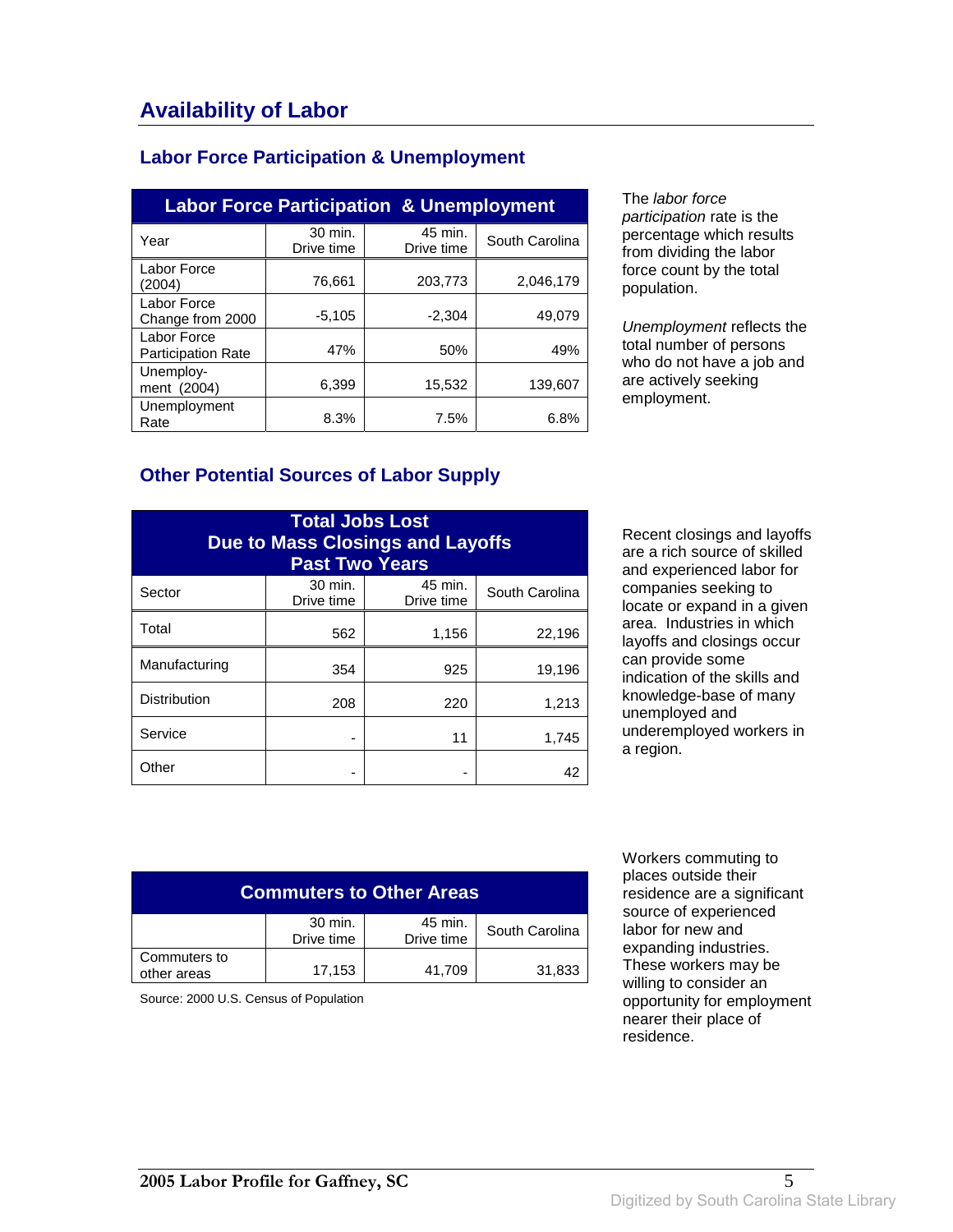### **Recent Graduates of South Carolina's Colleges and Universities**

| <b>Certificates/Degrees Conferred</b><br><b>From Technical Colleges</b><br>in Select Degrees Within 45 Minute Drive Time of Cherokee County, SC |                                                |  |  |
|-------------------------------------------------------------------------------------------------------------------------------------------------|------------------------------------------------|--|--|
| Degree Area                                                                                                                                     | Two Year Certificates Conferred<br>2002 - 2004 |  |  |
| Computer and Information Sciences (Total)                                                                                                       | 99                                             |  |  |
| Data Processing Technology                                                                                                                      | 99                                             |  |  |
| Engineering Technologies (Total)                                                                                                                | 89                                             |  |  |
| Electrical , Electronic & Communications                                                                                                        | 27                                             |  |  |
| Mechanical Engineering/Tech                                                                                                                     | 20                                             |  |  |
| Mechanic & Repair Technologies (Total)                                                                                                          | 156                                            |  |  |
| Industrial Electronics                                                                                                                          | 63                                             |  |  |
| <b>HVAC</b>                                                                                                                                     | 54                                             |  |  |
| Precision Production (Total)                                                                                                                    | 86                                             |  |  |
| Machine Tool Technology/Machinist                                                                                                               | 19                                             |  |  |

| <b>Graduation From South Carolina's</b><br><b>Four Year Colleges and Universities</b><br><b>In Select Degrees</b> |                  |                               |  |
|-------------------------------------------------------------------------------------------------------------------|------------------|-------------------------------|--|
|                                                                                                                   |                  | Degrees Conferred (2002-2004) |  |
|                                                                                                                   | <b>Bachelors</b> | Post- Grad                    |  |
| Computer and Information<br>Science (Total)                                                                       | 910              | 108                           |  |
| <b>Computer Engineering</b>                                                                                       | 150              | 149                           |  |
| <b>Computer Programming</b>                                                                                       | 12               | 5                             |  |
| Engineering & Related<br>Technologies (Total)                                                                     | 1,316            | 786                           |  |
| <b>Chemical Engineering</b>                                                                                       | 136              | 38                            |  |
| <b>Electrical Engineering</b>                                                                                     | 257              | 150                           |  |
| Industrial Engineering                                                                                            | 78               | 44                            |  |
| <b>Mechanical Engineering</b>                                                                                     | 268              | 95                            |  |
| Business Admin &<br>Management                                                                                    | 4.754            | 1,018                         |  |
| International Business/Trade                                                                                      | 178              | 276                           |  |

Source: South Carolina Commission on Higher Education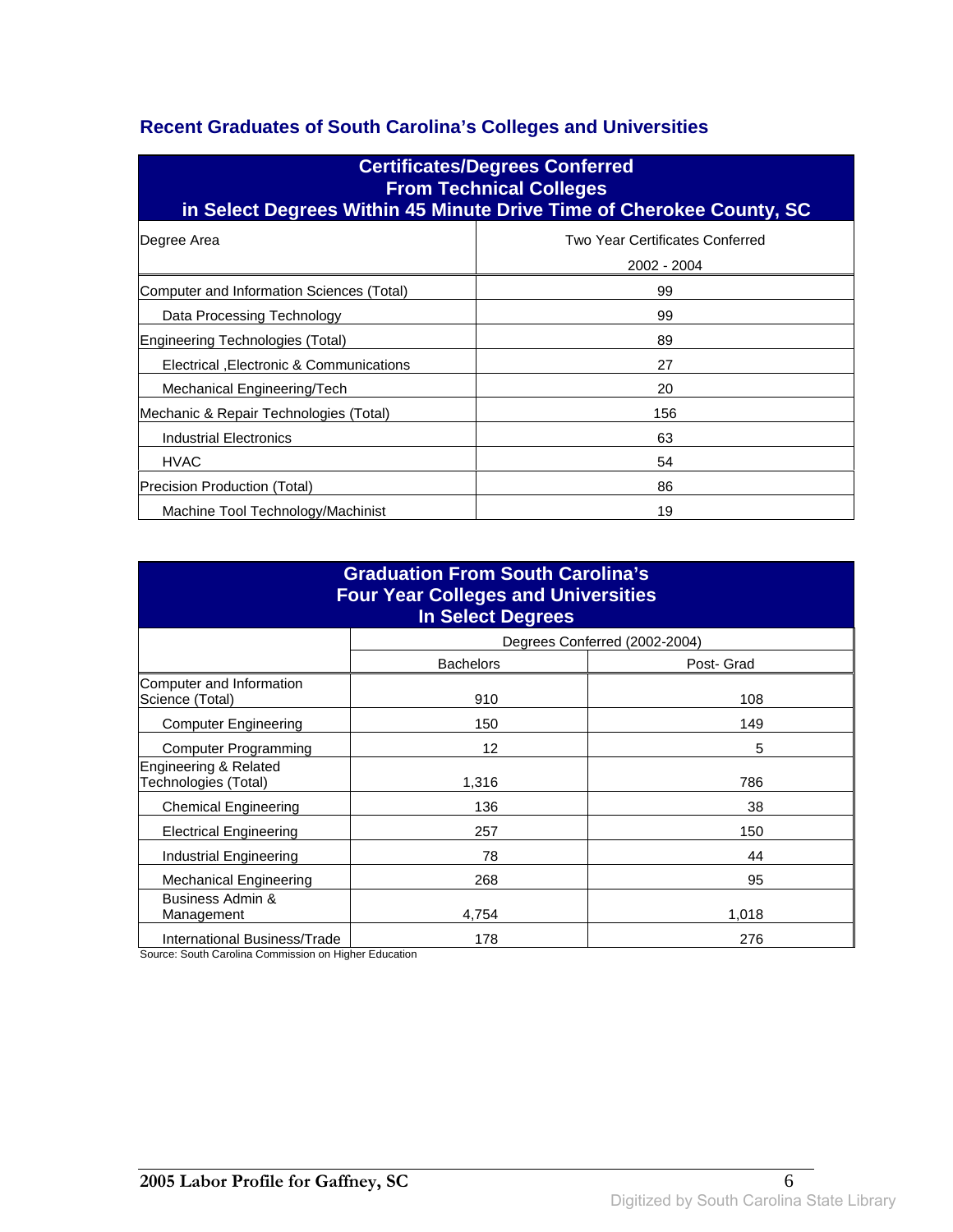## **Wages and Salaries**

| <b>Average Wage and Salary</b><br><b>Comparison</b> |                    |                |                      |
|-----------------------------------------------------|--------------------|----------------|----------------------|
| Sector                                              | Cherokee<br>County | South Carolina | <b>United States</b> |
| Avg. Weekly<br>Wages*                               | \$556              | \$581          | \$658                |
| Avg. Annual<br>Salary*                              | \$28,900           | \$30,240       | \$37,508             |
| Avg. Hourly Prod.<br>Wages**                        | N/A                | \$14.73        | \$16.14              |

\*Covered Wages and Employment, 2003, SC Employment Securities Commission

\*\* Employment & Earnings, 2004, U.S. Department of Labor

| <b>Average Annual Salary</b><br><b>Manufacturing Sectors, 2004</b> |                        |                |  |
|--------------------------------------------------------------------|------------------------|----------------|--|
| Sector                                                             | <b>Cherokee County</b> | South Carolina |  |
| <b>Manufacturing Total</b>                                         | \$36,201               | \$39,027       |  |
| Wood product                                                       | \$23,045               | \$30,808       |  |
| Nonmetallic mineral product                                        | \$29,534               | \$39,031       |  |
| Primary metal                                                      | ***                    | \$49,695       |  |
| Fabricated metal product                                           | ***                    | \$37,533       |  |
| Machinery                                                          | ***                    | \$39,952       |  |
| Computer and electronic product                                    | ***                    | \$40,186       |  |
| Electrical equipment and appliance                                 | ***                    | \$40,178       |  |
| Transportation equipment                                           | ***                    | \$44,099       |  |
| Furniture and related product                                      | \$16,875               | \$27,907       |  |
| Miscellaneous                                                      | \$26,991               | \$34,350       |  |
| Food                                                               | ***                    | \$26,620       |  |
| Beverage and tobacco product                                       | ***                    | \$35,765       |  |
| <b>Textile mills</b>                                               | \$31,728               | \$31,898       |  |
| Textile product mills                                              | ***                    | \$25,618       |  |
| Apparel                                                            | \$20,688               | \$23,705       |  |
| Paper                                                              | ***                    | \$55,139       |  |
| Printing and related support<br>activities                         | \$34,935               | \$36,634       |  |
| Petroleum and coal products                                        | ***                    | \$49,113       |  |
| Chemical                                                           | ***                    | \$50,870       |  |
| Plastics and rubber products                                       | \$36,894               | \$46,620       |  |

\*\*\*Indicates data suppressed

Source: Covered Wages and Employment, SC Employment Securities Commission